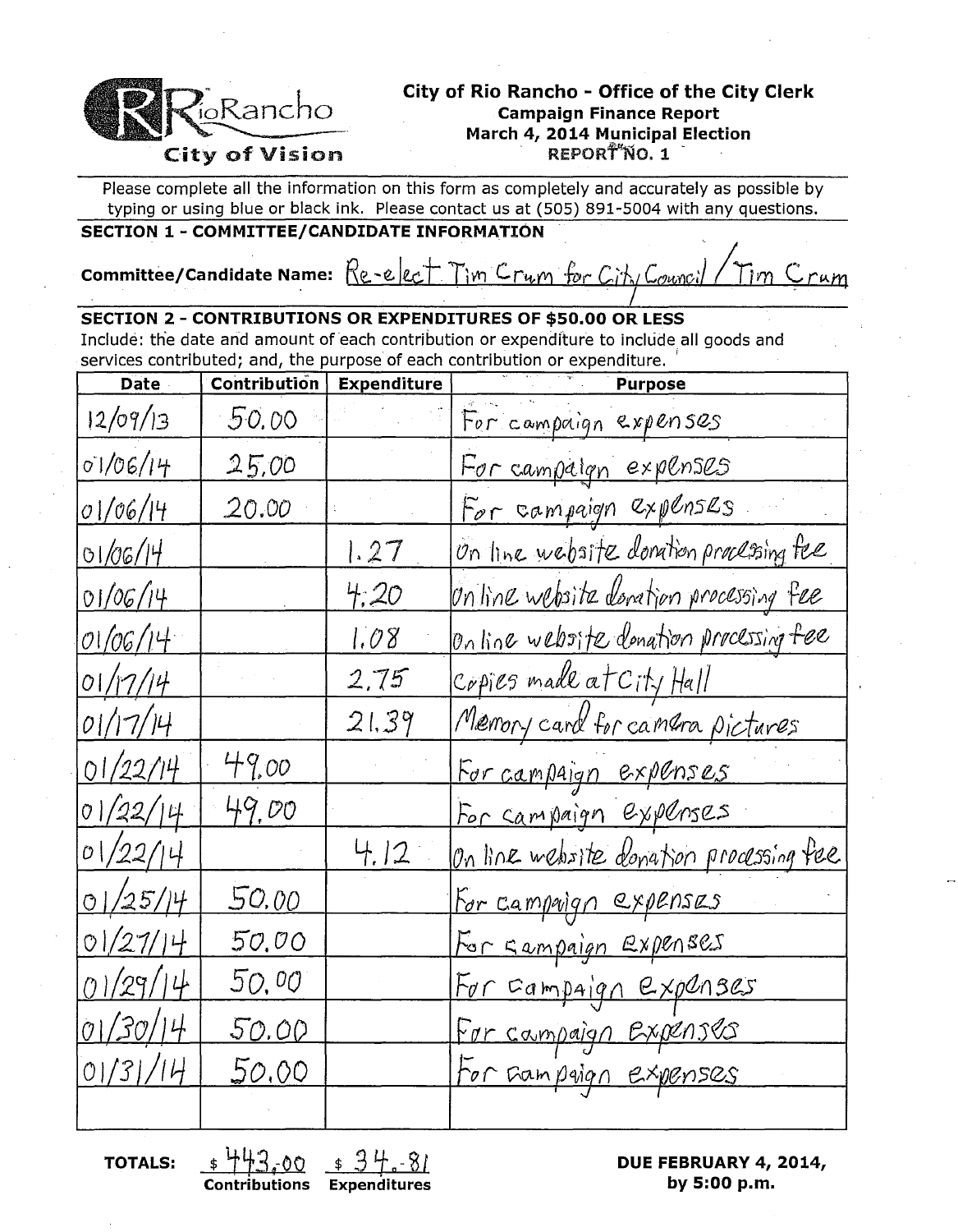# CITY OF RIO RANCHO - CAMPAIGN FINANCE REPORT NO. 1

#### **PAGE 2 - Committee Name:**

SECTION 3 - CONTRIBUTIONS OR EXPENDITURES OF MORE THAN \$50.00 (Cumulative) Include: the name and address of the person or entity from whom any cumulative contribution or expenditure of more than \$50.00 was received or made; the date and amount of each contribution or expenditure to include all goods and services contributed; and, the purpose of each contribution or expenditure.

| Date                                                             | Contribution Expenditure |        | Name/Address                                                              | Purpose                           |  |  |
|------------------------------------------------------------------|--------------------------|--------|---------------------------------------------------------------------------|-----------------------------------|--|--|
| 9/18/13                                                          | 00.00                    |        | Richard & Yvonne Hall<br>2414 corte Seville SE24<br>Rio Bancho, NA 8-7124 | Forcampaign expenses              |  |  |
| 12/30/13                                                         | 800.00                   |        | Sandra Cirum<br>1416 Martiang Loep SE<br>Rio Repola MM 87124              | For campaign explanses            |  |  |
| 01/06/14                                                         | $O O_1 O O$              |        | Gobe y lisula Papfoni<br>1728 Blueberry Dr. NE<br>Rio Roman NM 87144      | For campaign expenses             |  |  |
| 01/17/14                                                         |                          | 55.00  | City of Rio Rancho<br>City Hall, Finore Deft.<br>Rid Kancho, NM 8-11994   | Purchased registration and sign   |  |  |
| 17/14                                                            |                          | 82.93  | The UPS store<br>5901 Wyoming NE<br>Albugnergue, NM 87109                 | Purchased business cards          |  |  |
| 01/17/14                                                         |                          | 14.64  | Deluxe Design<br>rr<br>561 Grantum P.A. N.H<br>Rip Rarcho, N.M. 87124     | Sign modification, new decals     |  |  |
|                                                                  |                          | 270.00 | .<br>1813 E.Colonial Or.<br>Orlando, FL 32803                             | Purchased 50 campaign signs and   |  |  |
| 02/01,                                                           |                          | 90.00  | Sign Depot<br>1813 E. Colonial Dr.<br>Orlando, FL 32803                   | Purchased 20 campaign signs and   |  |  |
| 02/01,                                                           |                          | 456.61 | Owen Graphics Inc.<br>STG Thunder Rd. SE<br>Rio Ranchy, NM 87124          | Purchasel 5000 color door hangars |  |  |
|                                                                  |                          | 139.67 | Owens Graphics Inc.<br>876 Thunser Rd, SE<br>Bio Romono, NM 87124         | Purchosed 200 color palm cards    |  |  |
|                                                                  |                          |        |                                                                           |                                   |  |  |
|                                                                  |                          |        |                                                                           |                                   |  |  |
|                                                                  |                          |        |                                                                           |                                   |  |  |
|                                                                  |                          |        |                                                                           |                                   |  |  |
|                                                                  |                          |        |                                                                           |                                   |  |  |
|                                                                  |                          |        |                                                                           |                                   |  |  |
|                                                                  |                          |        |                                                                           |                                   |  |  |
|                                                                  |                          |        |                                                                           |                                   |  |  |
|                                                                  |                          |        |                                                                           |                                   |  |  |
|                                                                  |                          |        |                                                                           |                                   |  |  |
|                                                                  |                          |        |                                                                           |                                   |  |  |
| $$1000:00$ $$1308:85$<br><b>TOTALS:</b><br>DUE FEBRUARY 4, 2014, |                          |        |                                                                           |                                   |  |  |

**Contributions Expenditures** 

by 5:00 p.m.